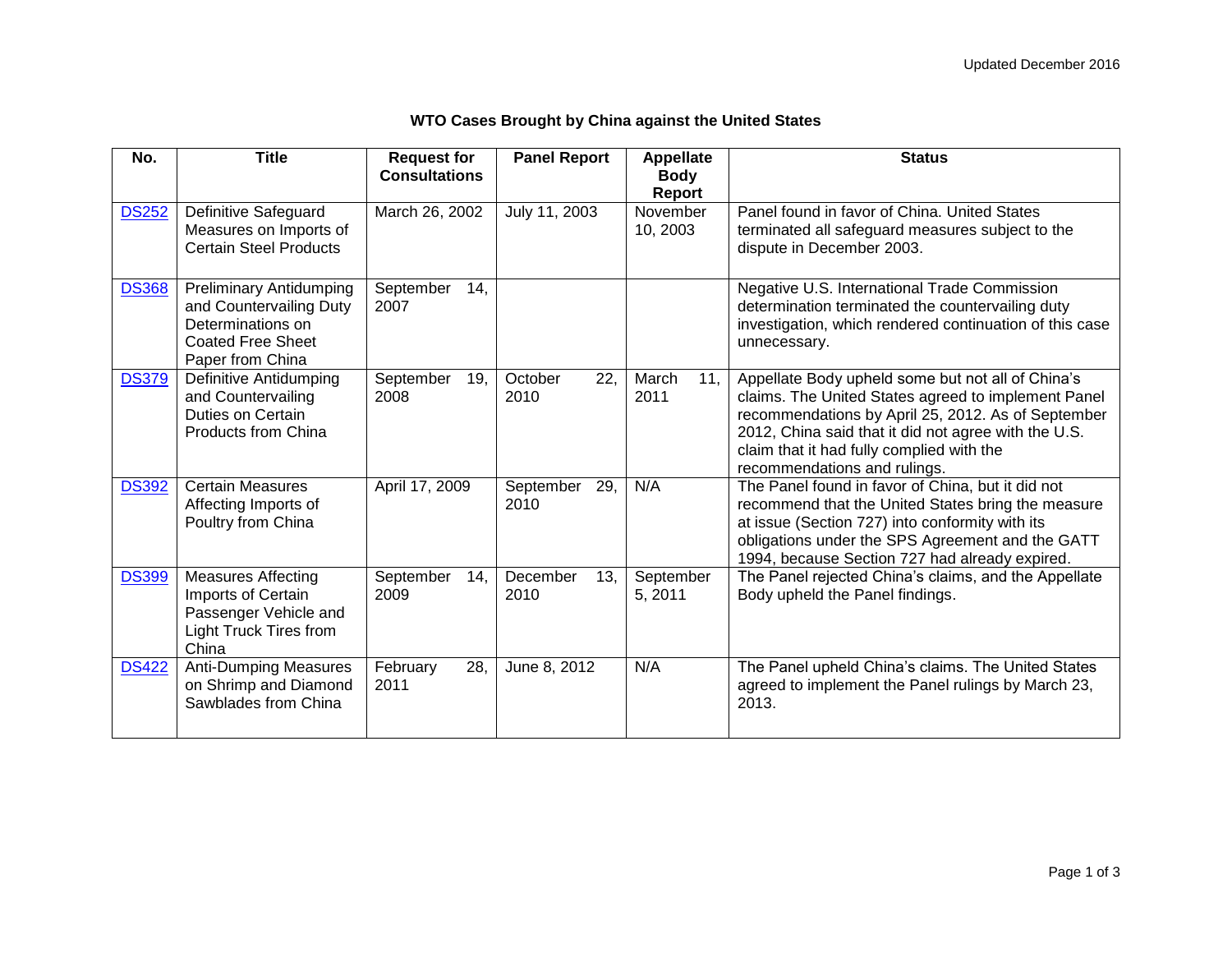| No.          | <b>Title</b>                                                                                   | <b>Request for</b><br><b>Consultations</b> | <b>Panel Report</b>    | <b>Appellate</b><br><b>Body</b><br><b>Report</b> | <b>Status</b>                                                                                                                                                                                                                                                                                                                                                                                                                                                                                                          |
|--------------|------------------------------------------------------------------------------------------------|--------------------------------------------|------------------------|--------------------------------------------------|------------------------------------------------------------------------------------------------------------------------------------------------------------------------------------------------------------------------------------------------------------------------------------------------------------------------------------------------------------------------------------------------------------------------------------------------------------------------------------------------------------------------|
| <b>DS437</b> | <b>Countervailing Duty</b><br>Measures on Certain<br>Products from China*                      | May 25, 2012                               | July 14, 2014          | December<br>18, 2014                             | The Panel issued a mixed ruling, rejecting some<br>China's claims, but finding that the United States<br>acted inconsistently with some of its obligations under<br>the WTO. China appealed the decision, and the<br>Appellate Body reversed several of the Panel's<br>findings. In May 2016, China requested consultations<br>over the alleged failure by the United States to<br>implement the DSB ruling. A compliance panel was<br>established in July 2016; the report is expected in the<br>second half of 2017. |
| <b>DS449</b> | Countervailing and Anti-<br>dumping Measures on<br>Certain Products from<br>China <sup>†</sup> | September<br>17,<br>2012                   | March 27, 2014         |                                                  | The Panel upheld U.S. Public Law (PL) 112-99<br>entitled "An act to apply the countervailing duty<br>provisions of the US Tariff Act of 1930 to nonmarket<br>economy countries, and for other purposes," but<br>found that the United States acted inconsistently with<br>its obligations in failing to investigate whether "double<br>remedies" arose in proceedings at issue.                                                                                                                                        |
| <b>DS471</b> | Anti-Dumping<br>Methodologies                                                                  | 3.<br>December<br>2013                     | 19,<br>October<br>2016 |                                                  | China requested consultations with the United States<br>regarding the use of certain methodologies in anti-<br>dumping investigations, including zeroing, involving<br>Chinese products. The Panel issued a mixed ruling<br>finding many, though not all, of the U.S. practices<br>China challenged to be inconsistent with WTO rules.<br>In November 2016, China notified the DSB of its<br>decision to appeal certain findings.                                                                                      |

 $\overline{a}$ 

<sup>\*</sup> The products are solar panels; wind towers; thermal paper; coated paper; tow behind lawn groomers; kitchen shelving; steel sinks; citric acid; magnesia carbon bricks; pressure pipe; line pipe; seamless pipe; steel cylinders; drill pipe; oil country tubular goods; wire strand; and aluminum extrusions.

<sup>†</sup> China's claims relate to the imposition or collection of duties in connection with investigations or reviews initiated between November 20, 2006 and March 13, 2012. See WTO, "United States – Countervailing and Antidumping Measures on Certain Products from China," request for consultations by China, WTO WT/DS449/1 (Geneva, Switzerland: September 20, 2012). *[https://docs.wto.org/dol2fe/Pages/FE\\_Search/FE\\_S\\_S009-](https://docs.wto.org/dol2fe/Pages/FE_Search/FE_S_S009-Html.aspx?Id=53282&BoxNumber=3&DocumentPartNumber=1&Language=E&Window=L&PreviewContext=DP&FullTextSearch=#KV_GENERATED_FILE_000007.htm)*

*[Html.aspx?Id=53282&BoxNumber=3&DocumentPartNumber=1&Language=E&Window=L&PreviewContext=DP&FullTextSearch=#KV\\_GENERATED\\_FILE\\_0000](https://docs.wto.org/dol2fe/Pages/FE_Search/FE_S_S009-Html.aspx?Id=53282&BoxNumber=3&DocumentPartNumber=1&Language=E&Window=L&PreviewContext=DP&FullTextSearch=#KV_GENERATED_FILE_000007.htm) [07.htm](https://docs.wto.org/dol2fe/Pages/FE_Search/FE_S_S009-Html.aspx?Id=53282&BoxNumber=3&DocumentPartNumber=1&Language=E&Window=L&PreviewContext=DP&FullTextSearch=#KV_GENERATED_FILE_000007.htm)*.